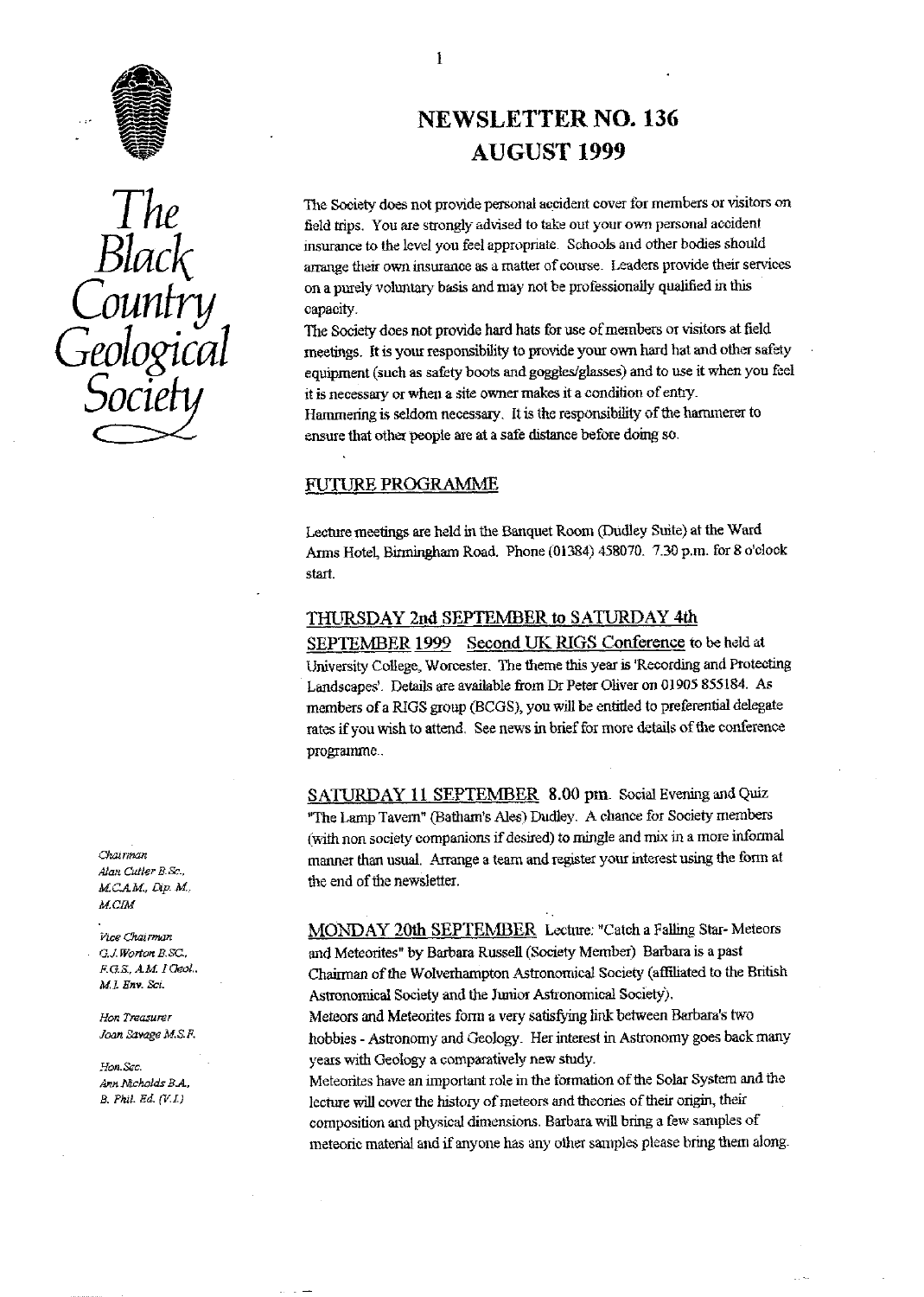MONDAY 25th OCTOBER "The Quaternary of the Isle of Man and the Northern Irish Sea Basin" by Dr. Roger Dackombe, Senior Lecturer in Environmental Science at Wolverhampton University. He has lectured to us on the Environmental Geology of Finland. His geological interests are Quaternary sediments and Applied Engineering Geology while his particular research interest is in the Isle of Man. He has researched glacial sediments and till sequences in the Isle of Man. He is Geological Consultant to the Manx Government for environmental questions and works with Liverpool University studying Manx archaeology in its geological context.

MONDAY 15th NOVEMBER " The Ice Age Fauna and Flora of Britain". by Dr Charles Turner of the Department of Earth Science at the Open University.

#### PROGRAMME 2000

MONDAY 31st JANUARY 2000 "Brains Trust" An opportunity for you to bring along your queries,  $s$  pecimens, problems etc. to our panel of experts. Written questions submitted in advance to the Secretary will be welcome. If anyone has a collection of particularly interesting transparencies bring them along and we can arrange to show them during the evening. Non-members welcome.

MONDAY 28th FEBRUARY 2000 "Canadian Appalachians - Ocean Closure and Links with the British Isles" by Dr John A. Winchester, Department of Earth Science, University of Keele

MONDAY 27th MARCH 2000 Dr Hugh Torrens, Society Member, "James Ryan of Dudley (1770 - 1847) and the problems of introducing new ideas (both scientific and technical) in British mines in the early nineteenth century". Dr Torrens of the Department of Earth Sciences, University of Keele, writes that James Ryan settled in Dudley by 1808 and died there in 1847 and it is about time that the spotlight was shone on his achievements as he is *so little known.*

MONDAY 24th APRIL 2000 Dr Frank Moseley, "Military Geology in the Middle East." Dr Moseley was a WWII R.A.F. pilot, an athletics and rugby champion, Geologist at the Universities of Sheffield, Keele, Cambridge and Birmingham, and former Army Reser<sup>v</sup> ist. His assignments included East Africa, Libya, Yemen, Oman and Cyprus. Geological knowledge has always been important to army operations but hydrogeology was crucial to the campaigns of WWII in the deserts of the Middle East. Major Shotton (later Professot Shotton) was put in charge when "dousing' proved "inferior to chance". Since the war a dedicated group of army reservists has provided advice with engineering tasks mostly in Libya and Saudi Arabia.

# EDITORIAL

I've been travelling, if not in the footsteps of Sheila Pitts, at least on the *ship on* which she travelled so often. Even at sea there *was* no escaping geology. We landed on Canna and climbed terrace upon terrace of basalt flow. Hirta (St Kilda) proved a miniature Skye with rounded granite hill masses set beside jagged, rotting ridges of gabbro. The awesome, massive gabbro sea stacks of Boreray arose saw-edged and terrifyingly sheer from the swelling sea. Sedimentary layers in Foula and Fair Isle provided spectacular *cuestas, arches* and sea stacks. Only on North Aonaldsay in Orkney, so low lying that it **must** surely disappear below the waves with global warming, did *the* bare geological bones beneath the surface fail to dominate the scenery. On earth one cannot escape the influence of geology. Even in Eternity, it seems, there may be no escape. Milton in *Paradise Lost* depicts Hell in terms of volcanic crater and deep mine

'if it were land that ever burned With solid, as the lake with liquid fire,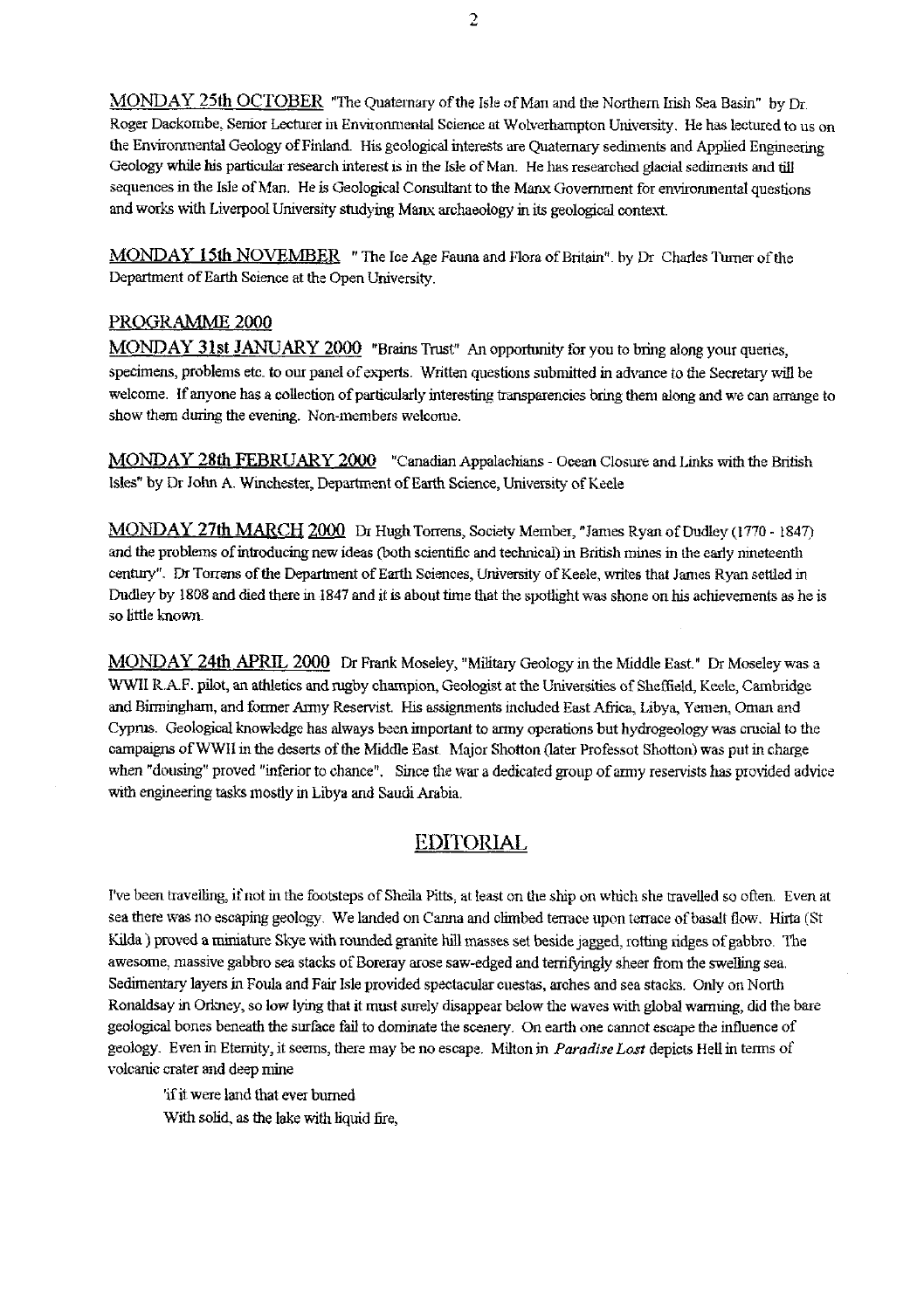And such appeared in hue as when the force Of subterranean wind transports a hill Tom fron Pelorus, or the shattered side Of thundering Aetna, whose combustible And *fuelled entrails,* thence conceiving fire, Sublimed with mineral fury; aid the winds, And leave a singed bottom all involved With stench and smoke; such resting found the sole Of unblest feet'

and, in the Bible, near the end of the apocalyptic *Book ofRevelation,* the holy city, the new Ierusalem, is described as having a wall built of jasper. Its foundations *are adorned with jasper, sapphire,* agate, emerald, onyx, comelian, chrysolite, beryl, topaz, cluysoprase, jacinth and amethyst. Its gates are pearls and the streets are pure gold, transparent as glass. Great writers resort to geological imagery to describe both the *ultimate* in horror and heavenly perfection.

## **REPORTS**

#### Field Excursion into the Triassic Saltfield between Crewe, Sandbach and Middlewich, Cheshire Leader: Dr John Stanley 8th May 1999

*This excursion* had the dubious merit of involving almost no observation of rock. Rather it was an excursion to observe the phenomena attributable to the sub-surface solution of halite either as a result of natural groundwater movement or more commonly, former brine pumping and mining collapse.

The Triassic strata of the *Cheshire-Shropshire* sedimentary basin contain two salt formations. Their origin as either land-locked saline lakes or lagoons connected, at *least* intermittently, with contemporaneous seas to the east has long been argued.

Salt mining and later brine pumping has been an industrial activity in this area since the 1600s when salt was discovered when searching for coal. Before that as *early as the* Romans, salt was obtained from natural brine seepages and from springs. During the 19th century industrial scale operations began with salt mines. Many early ones involved the leaving of insufficient roof supports and collapses are common. Towards the end of the 19th century brine pumping became common and subsidence gave rise to a *whole* host of classic phenomena.

The first location of the excursion was a site known as Brook Farm just off the A534. At this site there were obvious **signs** of subsidence and rising groundwater, as the water in the River Wheelock was almost up to the arches in the bridge, and the adjacent road and fields were under water. Submerged dead trees can be seen and an electrified *fence is* almost submerged and this was not due to recent rainfall. Rivers overflow their original banks due to the rising groundwater situation resulting in roads and bridges sinking. As an engineering answer to the subsidence problem, all the new bridges have jacking points and the railway embankment across the field is consructed out of a series of culverts to allow the original river to keep flowing when the original bridge has become submerged. Dr Stanley commented that the rate of subsidence within this area is currently at approximately Ill, in 3 months, and this is an ongoing situation.

At the next site at Muxton Bridge, adjacent to the Shropshire Union Canal, there were clearly signs of engineering methods being used to stop damage to the canal and the overhead railway line by reinforcing *the canal* banks and jacking points were visible on the bridge.

A short car drive away, the next site was known as Watch Lane Flash, where horizontal subsidence scars were visible, although the grass was slightly too long to see them clearly\_ The rate of subsidence is faster than the rate of vegetation growth, hence the scars.

A. further short drive nearer to Northwich, down a steep hill on Dragons Lane, at a site at the Northern end of Crabmill Flash were obvious subsidence scars along the edge of this 2km major linear flash.

The afternoon session., (following lunch outside Marks and Spencer's, sitting within a wooden art sculpture as though we were the exhibit), was made up of a trip around Northwich town *centre, where the buildings were and* are specially built from part timber and girders to minimise damage from the subsidence, by allowing for the jacking up of the buildings from the base when the buildings became uneven. We viewed two cantilever bridges built in 1899,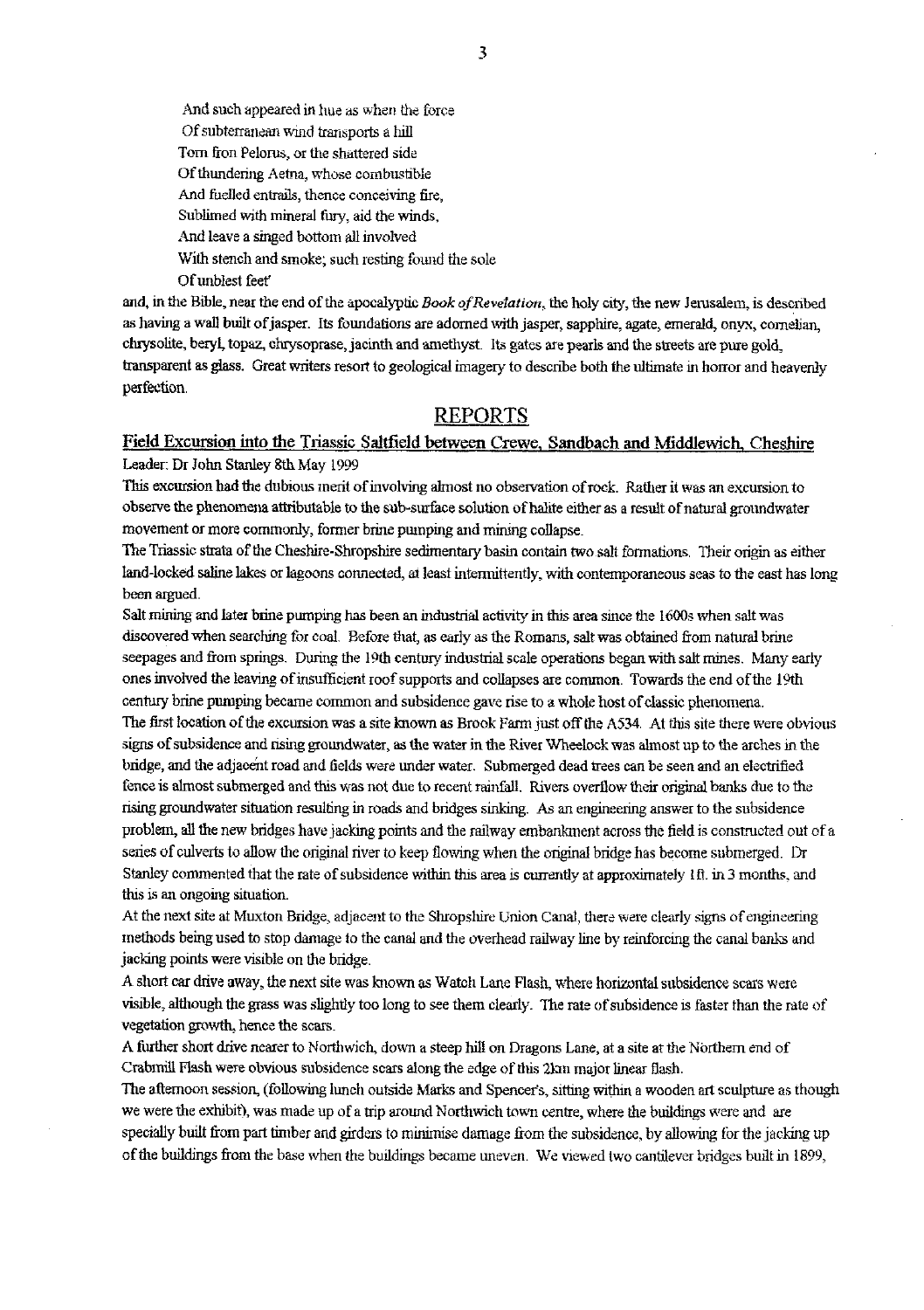known as the floating bridges.

The day ended with a trip across the area by car, to enable us to get a *better view of the current* brine extraction areas and what *the overall effect on* the landscape has been. Catherine Eales

#### MONSTER ART at Dudley Museum and Art Gallery until October 2nd.

This is the first exhibition dedicated to the work of a group of British based palaeo-artists. Their work has been used extensively in books, on television and for exhibitions.

Long gone are the days of lifeless depictions of these creatures from our past. Immense research must have been undertaken to provide us with artistic interpretations which convert our familiar and documented piles of bones, skin and footprints into creatures one could easily believe to *be alive and roaming the* earth.

Here they are shown *in breath taking* detail as in life': on land, in the air and under the seas. Creatures roam, hunt and kill and some await the inevitability of being the next meal.

A single raptor stalks through a lonely wood looking for prey and the night time scenes are in fascinating contrast with the more regular daytime interpretations. Ichthyosaurs and sharks cruise the oceans and a school of ichthyosaurs are shown literally bursting from *the crest of* a wave pursued by a giant predator.

A red beady-eyed pterosaur eats on the wing one of its own young. One dynamic painting depicts a charging, swerving Pentaceratops and as with a rhino today one feels the urge to swerve and escape its path.. The energy in tome of the paintings is powerful and these creatures really *live'* in this, room in the special gallery we are so lucky to have on our doorstep.

By way of contrast, and as is the case with modem pack creatures, a lone raptor keeps guard while the rest of the group relax for a time Fierce hunters though they are, they too could be some creatures next intake of protein. Children, as always, are well catered for and if you haven't already seen the *World* of the Sea Dragons' it is on until the 4th September and is represented artistically and fantastically by one of the artists, local Rob Nicholls.

THIS IS AN EXHIBITION WELL WORTH SEEING, especially as it will be some time before such artistic skill and interpretation will be brought together again under one *roof. (A leaflet* on the exhibition should be enclosed with this newsletter.) *Hilary* Giltrap

#### CONSERVATION COLUMN

Dudley Museum has completed the basement refit and now has atmospheric controls installed. The computerised database system being developed for documentation of the collections there has been finalised and the commercial possibilities of the software are being examined, Colin Reid is continuing to pursue UNESCO Geopark status for the World Heritage bid area and it is hoped that we will be able to announce something in the next newsletter. A concept report on the ORIGINS project was given by BCGS to Dudley MBC in July as the first step towards canying out a feasibility study of the proposals. (You may recall that ORIGINS is the title adopted for the Trilobite building attraction described in the "Importance of Black Country Geology" lecture given at the society a little while ago). This is very much a conservation by promotion scheme.

#### BLACK COUNTRY SITE No 2 : Pinfold Lane Quarry & Barr Beacon-

A short walk from the car park at Barr Beacon Country Park (NGR SP 061 961) to the north takes you to the war memorial from which commanding views to the north across Staffordshire and North Warwickshire and to the south across the bills and valleys of the Black Country are available (shown as locality I on the sketch map). The beacon itself is a prominent ridge formed of pebble beds and red sandstones of the basal part of the Sherwood Sandstone Group which is called the Kidderminster Formation (this was formerly known as the Bunter Pebble Beds). These rocks are of Lower Triassic Age some 245 million years or so old.

Walking from the memorial southwards past the car park to the road there is a small cutting or former excavation on the right adjacent to the road (shown as locality 2 on the sketch map). Although now much overgrown the rock face here contains red sandstones and angular breccias belonging to the Bridgnorth Sandstone Formation ( formerly known as the Hopwas Breccias). These rocks are of Upper Permian Age of perhaps some 250 million years old..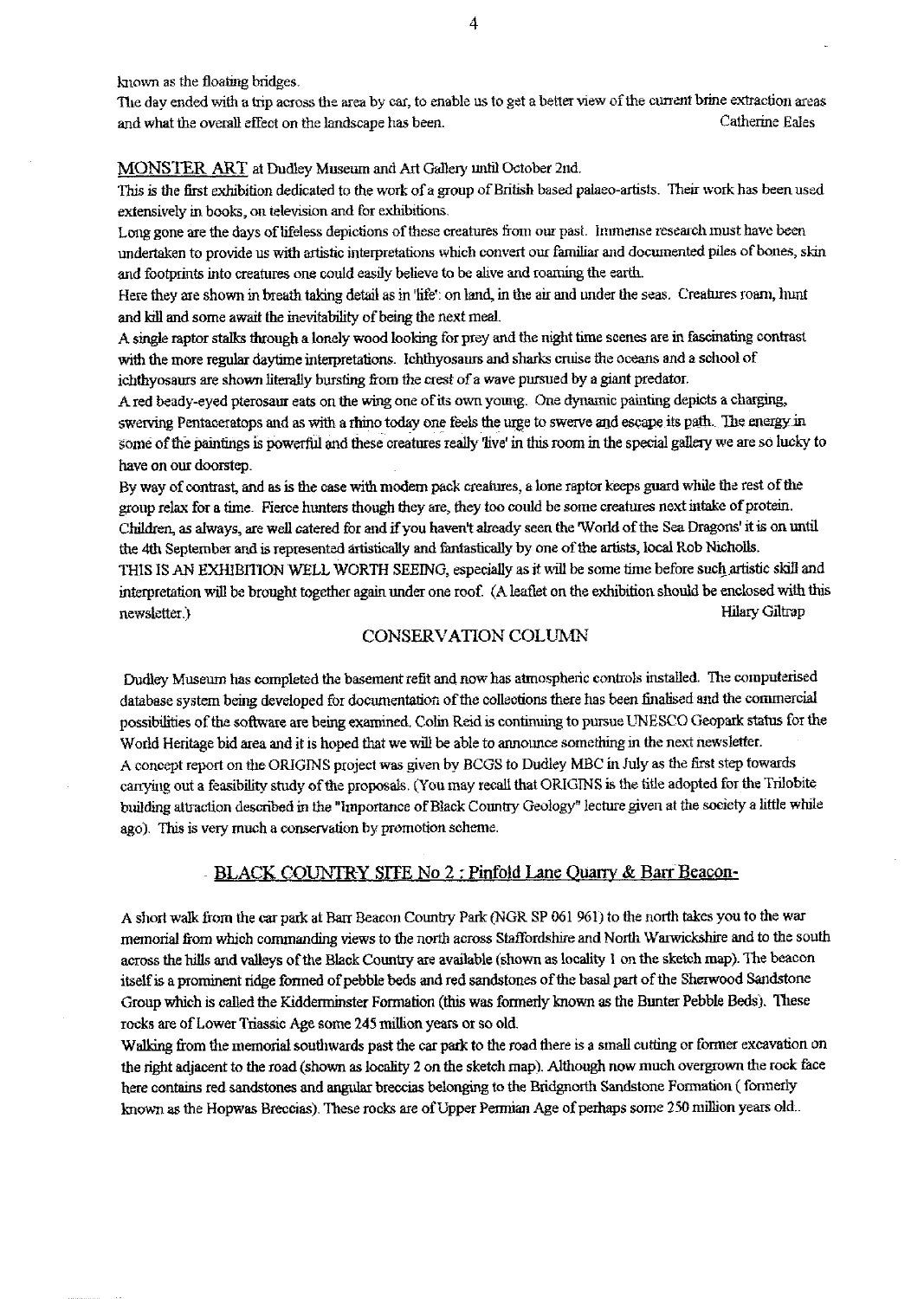Crossing the road it is noticeable that line of the ridge has been displaced by a fault. Following the public footpath path across the road to the east and down the hilt you enter Pirtfold Lane Quarry (shown as locality 3 on the sketch map) Here magnificent long rock faces of the former sand *quarry* expose a capping of pebble beds with lenses of sandstone which are underlain by the cross bedded and planar bedded sandstones of long vanished desert rivers. The junction of the Permian and Triassic rocks is believed to occur here.

This is a very good site *for* educational visits although the pebbles in the face are loose and falling stones are a potential hazard.



# NEWS IN BRIEF

A Geologists' Association Field trip. Geology and Mineralisation of the Northern Pennines

Sunday 29th August - Saturday 4th September, 1999.

Leaders Dr Bob Symes and Brian Young

Geology and Mineralisation of the Hadrian's wall area (GA Guide No.59), Weardale, Teesdale and Swaledale - some industrial archaeology- Durham Cathedral- museum visits. The final day will be spent in the Killhope area at the Kilhope lead mining centre, underground at Park Level Mine and visiting the Grand Mineral Exhibition. Field notes/maps provided. Expect some walking but it will not be over strenuous. Accommodation at St Aidan's College Durham. Dinner, bed and breakfast at £30 per person per night in en suite rooms. Further details and bookings to Lynn Allen, 32 Elmeroft Court, Burnet Close, Hemel Hempstead, Herts. HP3 9ES Tel Fax 01442 267525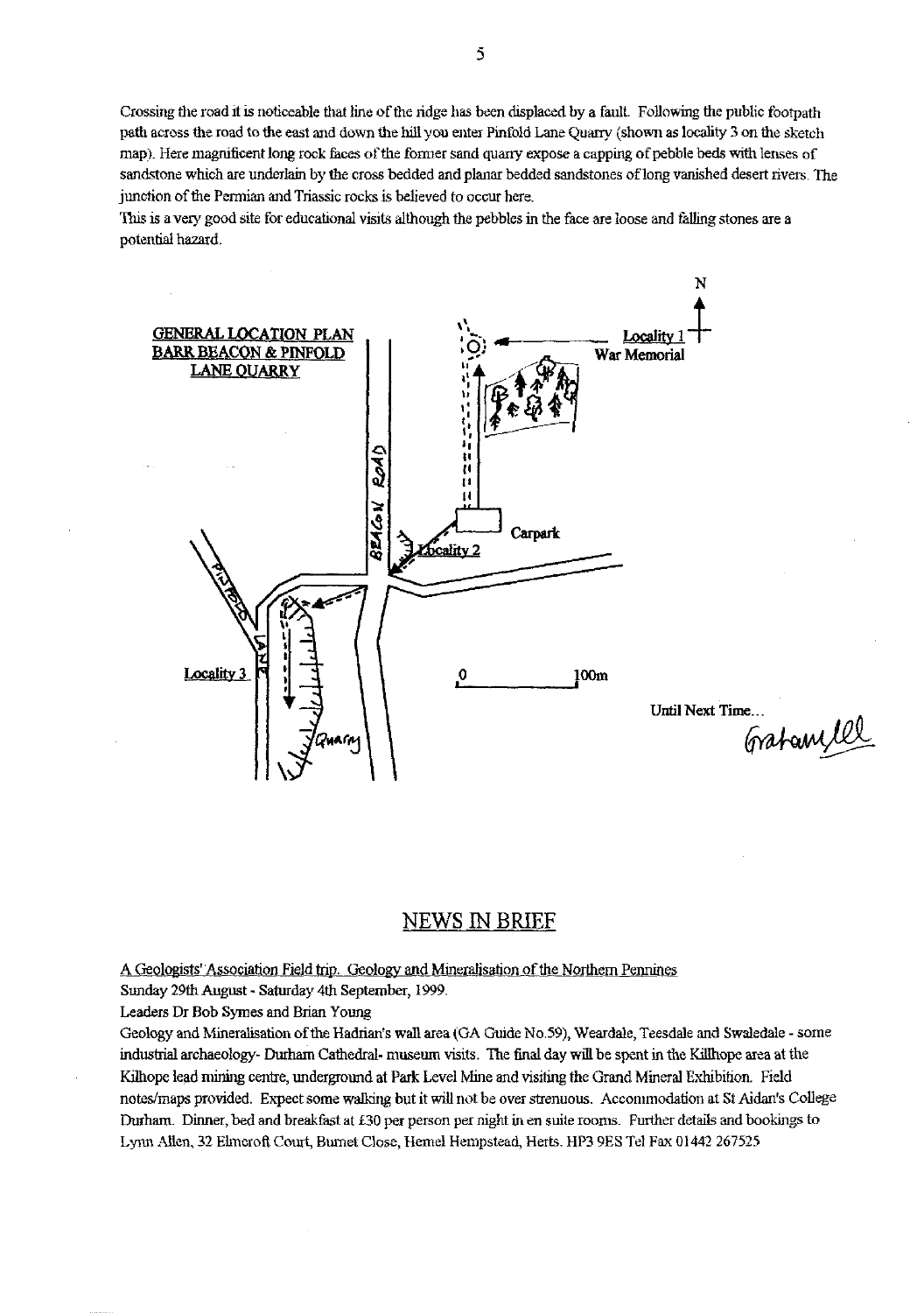Second UK RIGS CONFERENCE, SEPTEMBER 2nd-4th Delegates will be given information relating to best practice in collecting and conservation of specimens, and of site recording techniques. There will be a lecture about the Internet and home based web sites. Papers will also be given on the recording and protection of landscape features such as river channels and coastlines which are constantly being changed by natural processes. A paper on the threats posed to limestone scenery in the uplands will debated. A field trip to Bredon Hill will show delegates some of the best examples in the U.K. of land slips and mudslides. A tour of the buildings of Worcester will also be included. The final day will show how high quality documentation and publications can be made by voluntary groups and how popular geological trails can be produced. For booking details see our programme section.

Welcome to new members: Philip McNerney, University of Sunderland Mr. M. J. Williams of Wolverhampton

| Editor             | Secretary          |
|--------------------|--------------------|
| K. M. Ashcroft     | Ann Nicholds       |
| 48 Worcester Lane  | 38 Poplar Road     |
| Sutton Coldfield - | Donidge            |
| <b>B75 5NB</b>     | Solihull           |
|                    | <b>B93 8DB</b>     |
| Tel. 0121 308 6783 | Tel. 01564 778 181 |

Internet presence: http://www.kanwar.demon.co.uk/bcgs/ Email: bcgs@kanwar.demon.co.uk

L'We would like to attend the Quiz and Social on SATURDAY 11 SEPTEMBER at 8.00 pm, at "The Lamp Tavern" Dudley. Questions will be Geological, General and Trivia. There will be no buffet (eat before you come ) but plenty of ale!.

|     | and enclose a cheque for £5.                                                                                                            |
|-----|-----------------------------------------------------------------------------------------------------------------------------------------|
|     | The people in my team are                                                                                                               |
|     |                                                                                                                                         |
| OR  |                                                                                                                                         |
|     | I/We would like to attend, ant not part of a team, but would like to take part on the fight and enclose £1.25<br>per person             |
| OR. | per person                                                                                                                              |
|     | Tel---------------------                                                                                                                |
|     | Send cheques made out to Black Country Geological Society to Catherine Eales, 26 Yarnborough Hill, Oldswinford,<br>Stourbridge, DY8 2EB |

 $\ddot{\mathbf{0}}$